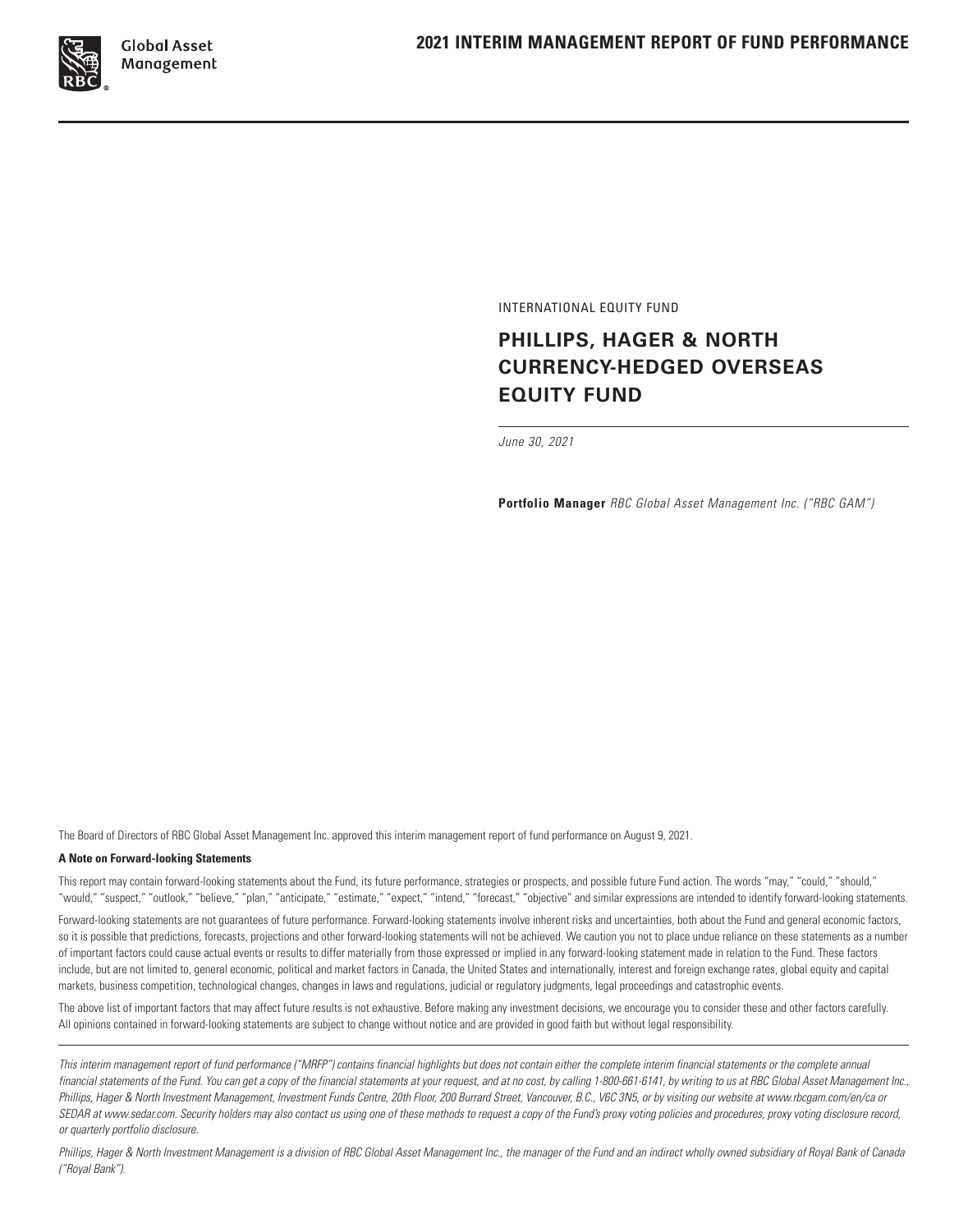### **MANAGEMENT DISCUSSION OF FUND PERFORMANCE**

### **Investment Objective and Strategies**

The Fund seeks to provide investors with long-term capital growth primarily through exposure to a diversified portfolio of companies located in countries outside North America, including countries in Europe, as well as Japan, Australia and the rest of the Far East, while minimizing fluctuations in the value of foreign currencies relative to the Canadian dollar. To achieve the Fund's investment objective, the portfolio manager invests primarily in units of the Phillips, Hager & North Overseas Equity Fund (the "underlying fund"), as well as derivative instruments that are used to hedge against fluctuations in the value of foreign currencies relative to the Canadian dollar.

### **Results of Operations**

The Fund's net asset value was \$209 million as of June 30, 2021.

Over the past six months, the Fund's Series O units gained 8.7%. The Fund's return is after the deduction of expenses. See the Financial Highlights section for the management expense ratios and the Past Performance section for the returns of any other series, which may vary because of differences in management fees and expenses.

Global equities extended their gains during the first half of 2021, with companies that had been most hurt by the pandemic taking over as the leading performers on optimism that vaccination programs and fiscal stimulus would lead to a strong economic recovery.

Traditional energy stocks were notably strong as they benefited from higher oil prices, while producers of renewable energy underperformed. Companies with high levels of debt and weak profit margins also climbed as economic optimism rebounded. This "reopening trade" held back portfolio returns, especially during the first half of 2021, because of its focus on identifying sustainable businesses that are more likely to reward investors over the longer term. Investments held in the Fund tend to be more robust and therefore less likely than weak businesses to bounce as strongly when "hope" returns in a market recovery.

Among individual holdings, Deutsche Post was the top contributor to the Fund's relative returns, followed by St. James's Place PLC and Partners Group Holding. Ørsted held back performance the most, followed by Nidec and Neste Oyj.

### **Recent Developments**

The power of the reopening trade has dissipated as a more normal business environment takes hold, allowing investors to refocus on business measures that tend to be the strongest determinants of long-term share-price performance. The economic recovery should ultimately lead to a scaling back in monetary and fiscal stimulus, and investors' attention appears to be turning toward how these shifts are achieved. The sub-advisor is cognizant that any such steps have the potential to create financial-market volatility if not well communicated by policymakers and therefore continues to focus on portfolio construction to minimize risks.

Effective February 28, 2021, Ms. Catherine J. Kloepfer resigned as Vice Chair of the Independent Review Committee (the "IRC"). Effective March 22, 2021, Mr. Paul K. Bates was appointed as Vice Chair of the IRC. Effective April 1, 2021, Ms. Brenda Eaton was appointed as a member of the IRC.

### **Related-Party Transactions** *Manager and Portfolio Manager*

RBC GAM is an indirect, wholly owned subsidiary of Royal Bank and is the manager and principal portfolio manager of the Fund. RBC GAM is responsible for the Fund's day-to-day operations, provides investment advice and portfolio management services to the Fund and appoints distributors for the Fund. RBC GAM is paid a management fee by the Fund as compensation for its services. The Fund pays a fixed administration fee to RBC GAM, which, in turn, pays certain operating expenses of the Fund. Both the management fee and fixed administration fee are calculated and accrued daily as a percentage of the net asset value of each series of units of the Fund.

RBC GAM or its affiliates may earn fees and spreads in connection with various services provided to, or transactions with, the Fund, such as banking, brokerage, securities lending, foreign exchange and derivatives transactions. RBC GAM or its affiliates may earn a foreign exchange spread when unitholders switch between series of funds denominated in different currencies. The Fund also maintains bank accounts and overdraft provisions with Royal Bank for which Royal Bank may earn a fee. Affiliates of RBC GAM that provide services to the Fund in the course of their normal businesses are discussed below.

### *Distributors*

RBC GAM, Royal Mutual Funds Inc., RBC Direct Investing Inc., RBC Dominion Securities Inc. and Phillips, Hager & North Investment Funds Ltd. are principal distributors of, or may distribute certain series of units of, the Fund. Dealers may receive an ongoing commission based on the total value of their clients' investment in certain series of units of the Fund.

### *Registrars*

RBC GAM, RBC Investor Services Trust ("RBC IS") or Royal Bank (or a combination thereof) are the registrars of the Fund and keep records of who owns units of the Fund. The registrars earn a fee, which is paid by the manager from the fixed administration fee paid by the Fund.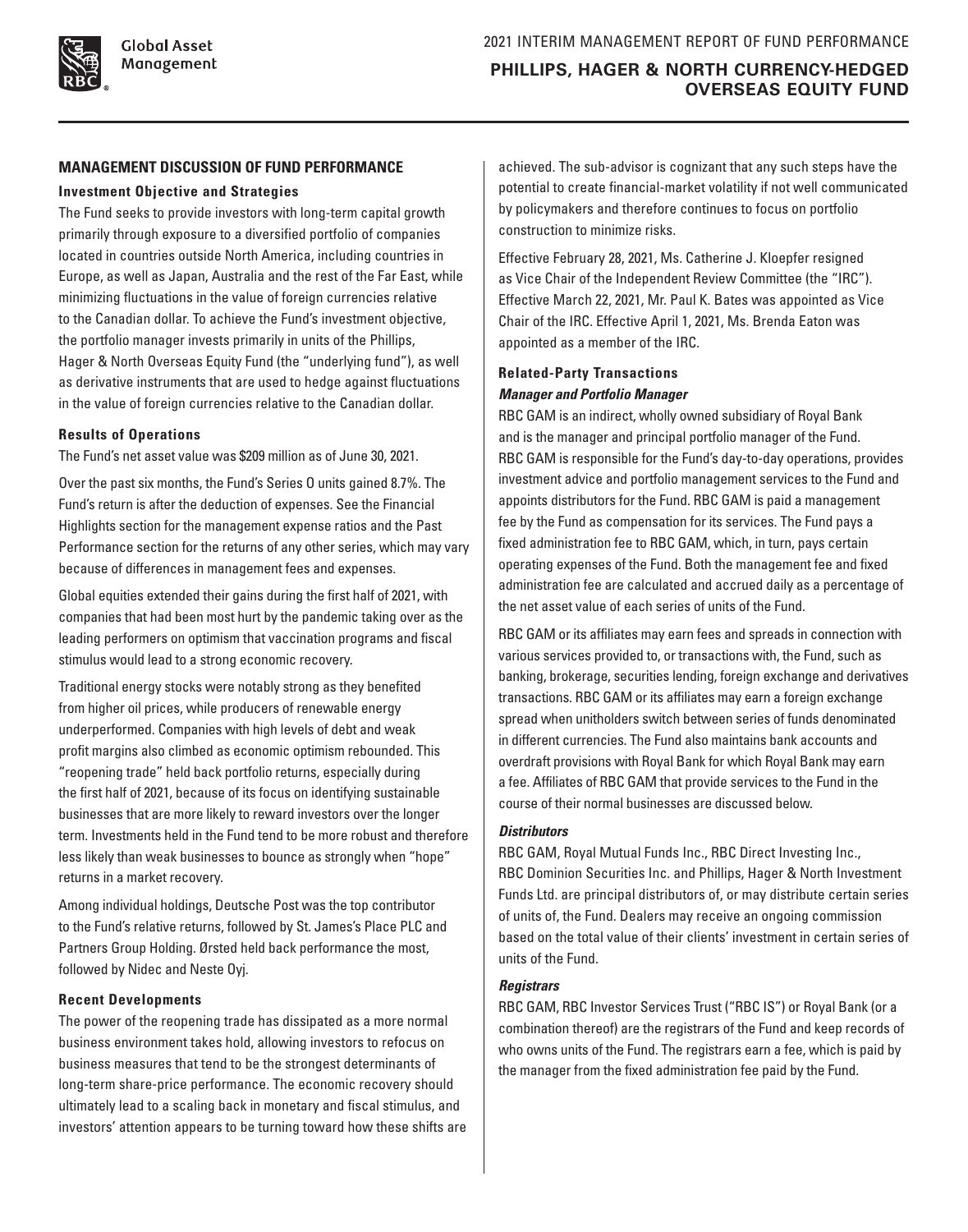

**Global Asset** Management

## **PHILLIPS, HAGER & NORTH CURRENCY-HEDGED OVERSEAS EQUITY FUND**

### *Trustee and Custodian*

RBC IS is the trustee and holds title to the Fund's property on behalf of unitholders. RBC IS is the custodian of the Fund and holds the assets of the Fund.

RBC IS earns a fee as the trustee and custodian, which is paid by the manager from the fixed administration fee paid by the Fund.

#### *Securities Lending Agent*

To the extent the Fund may engage in securities lending transactions, RBC IS may act as the Fund's securities lending agent. Any revenue earned on such securities lending is split between the Fund and the securities lending agent.

#### *Other Related-Party Transactions*

Pursuant to applicable securities legislation, the Fund relied on the standing instructions from the Independent Review Committee with respect to one or more of the following transactions:

#### *Related-Party Trading Activities*

- (a) trades in securities of Royal Bank;
- (b) investments in the securities of issuers for which a related-party dealer acted as an underwriter during the distribution of such securities and the 60-day period following the conclusion of such distribution of the underwritten securities to the public;
- (c) purchases of equity and debt securities from or sales of equity or debt securities to a related-party dealer, where it acted as principal; and

#### *Inter-Fund Trading*

(d) purchases or sales of securities of an issuer from or to another investment fund or managed account managed by RBC GAM.

The applicable standing instructions require that Related-Party Trading Activities and Inter-Fund Trading be conducted in accordance with RBC GAM policy and that RBC GAM advise the Independent Review Committee of a material breach of any standing instruction. RBC GAM policy requires that an investment decision in respect of Related-Party Trading Activities (i) is made free from any influence of Royal Bank or its associates or affiliates and without taking into account any consideration relevant to Royal Bank or its affiliates or associates, (ii) represents the business judgment of the portfolio manager, uninfluenced by considerations other than the best interests of the Fund, (iii) is in compliance with RBC GAM policies and procedures, and (iv) achieves a fair and reasonable result for the Fund. RBC GAM policy requires that an investment decision in respect of Inter-Fund Trading is in the best interests of each Fund.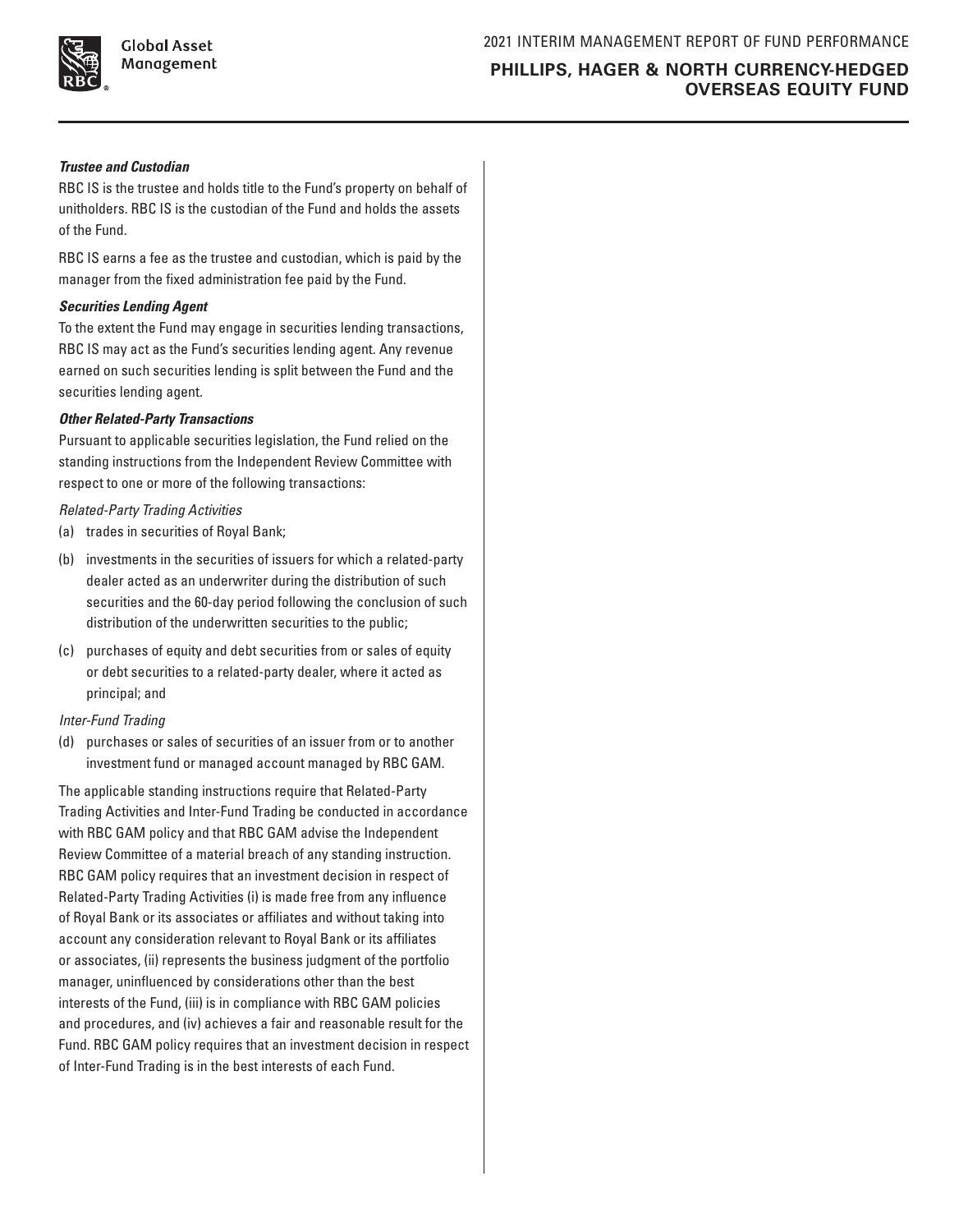

#### **FINANCIAL HIGHLIGHTS**

The following tables show selected key financial information about the Fund and are intended to help you understand the Fund's financial performance for the past six months (noted by June 30, 2021), and for the past five years or for the periods since inception. This information is derived from the Fund's unaudited interim financial statements and audited annual financial statements.

#### **Change in Net Assets Per Unit (\$)**

|                     |                          |                          |                          |                                                              |            |        | Annual Distributions <sup>2</sup> |                          |                          |                          |                   |             |
|---------------------|--------------------------|--------------------------|--------------------------|--------------------------------------------------------------|------------|--------|-----------------------------------|--------------------------|--------------------------|--------------------------|-------------------|-------------|
|                     |                          | Total                    |                          | Increase (Decrease) from Operations <sup>1</sup><br>Realized | Unrealized |        | From<br>Income                    |                          | From                     |                          |                   | Net Assets  |
| For the Year/       | Net Assets               | Revenue                  | Total                    | Gains                                                        | Gains      |        | (Excluding                        | From                     | Capital                  | Return                   |                   | End of      |
| Period Ended        | Beginning of Year/Period | (Loss)                   | Expenses                 | (Losses)                                                     | (Losses)   | Total  | Dividends)                        | Dividends                | Gains                    | of Capital               | Total             | Year/Period |
| <b>Series A</b>     |                          |                          |                          |                                                              |            |        |                                   |                          |                          |                          |                   |             |
| June 30, 2021       | 14.77                    | $\overline{\phantom{a}}$ | (0.16)                   | 0.90                                                         | 0.36       | 1.10   |                                   |                          |                          |                          |                   | 15.88       |
| Dec. 31, 2020       | 12.91                    | 0.17                     | (0.26)                   | 0.07                                                         | 2.53       | 2.51   | $\overline{a}$                    |                          |                          | $\overline{\phantom{0}}$ | $\qquad \qquad -$ | 14.77       |
| Dec. 31, 2019       | 10.08                    | 0.32                     | (0.25)                   | 0.81                                                         | 2.04       | 2.92   | $\overline{\phantom{0}}$          | (0.05)                   | $\overline{\phantom{0}}$ | $\overline{\phantom{0}}$ | (0.05)            | 12.91       |
| Dec. 31, 2018       | 11.69                    | 0.24                     | (0.24)                   | 0.40                                                         | (2.08)     | (1.68) | $\overline{\phantom{0}}$          | (0.03)                   |                          | $\overline{\phantom{0}}$ | (0.03)            | 10.08       |
| Dec. 31, 2017       | 9.38                     | 0.23                     | (0.22)                   | 0.54                                                         | 1.75       | 2.30   | $\overline{a}$                    | $\overline{\phantom{0}}$ |                          |                          | $\qquad \qquad -$ | 11.69       |
| Dec. 31, 2016       | 9.73                     | 0.25                     | (0.20)                   | 0.53                                                         | (0.95)     | (0.37) | $\qquad \qquad -$                 | (0.06)                   | $\overline{\phantom{0}}$ | $\qquad \qquad -$        | (0.06)            | 9.38        |
| <b>Series D</b>     |                          |                          |                          |                                                              |            |        |                                   |                          |                          |                          |                   |             |
| June 30, 2021       | 14.50                    | $\qquad \qquad -$        | (0.09)                   | 0.89                                                         | 0.34       | 1.14   |                                   |                          |                          |                          |                   | 15.66       |
| Dec. 31, 2020       | 12.57                    | 0.16                     | (0.15)                   | 0.06                                                         | 1.81       | 1.88   | $\overline{a}$                    |                          |                          |                          | $\qquad \qquad -$ | 14.50       |
| Dec. 31, 2019       | 9.81                     | 0.32                     | (0.14)                   | 0.79                                                         | 1.95       | 2.92   | $\overline{\phantom{0}}$          | (0.16)                   | $\overline{\phantom{0}}$ | $\overline{\phantom{0}}$ | (0.16)            | 12.57       |
| Dec. 31, 2018       | 11.38                    | 0.23                     | (0.14)                   | 0.39                                                         | (1.80)     | (1.32) | $\overline{\phantom{0}}$          | (0.12)                   |                          | $\qquad \qquad -$        | (0.12)            | 9.81        |
| Dec. 31, 2017       | 9.13                     | 0.23                     | (0.13)                   | 0.53                                                         | 1.70       | 2.33   | $\overline{\phantom{0}}$          | (0.09)                   |                          | $\qquad \qquad -$        | (0.09)            | 11.38       |
| Dec. 31, 2016       | 9.46                     | 0.25                     | (0.12)                   | 0.52                                                         | (0.66)     | (0.01) | $\overline{\phantom{0}}$          | (0.14)                   | $\overline{\phantom{0}}$ | $\qquad \qquad -$        | (0.14)            | 9.13        |
| <b>Series F</b>     |                          |                          |                          |                                                              |            |        |                                   |                          |                          |                          |                   |             |
| June 30, 2021       | 14.65                    | $\qquad \qquad -$        | (0.07)                   | 0.89                                                         | 0.38       | 1.20   | -                                 |                          |                          |                          | -                 | 15.85       |
| Dec. 31, 2020       | 12.70                    | 0.16                     | (0.12)                   | 0.06                                                         | (1.68)     | (1.58) | -                                 | (0.04)                   |                          | $\qquad \qquad -$        | (0.04)            | 14.65       |
| Dec. 31, 2019       | 9.91                     | 0.32                     | (0.11)                   | 0.79                                                         | 1.35       | 2.35   | $\overline{\phantom{0}}$          | (0.20)                   |                          | $\qquad \qquad -$        | (0.20)            | 12.70       |
| Dec. 31, 2018       | 11.49                    | 0.24                     | (0.11)                   | 0.40                                                         | (2.77)     | (2.24) | -                                 | (0.14)                   |                          | $\overline{\phantom{0}}$ | (0.14)            | 9.91        |
| Dec. 31, 2017       | 9.22                     | 0.23                     | (0.11)                   | 0.54                                                         | 1.64       | 2.30   | $\overline{\phantom{0}}$          | (0.11)                   |                          | $\qquad \qquad -$        | (0.11)            | 11.49       |
| Dec. 31, 2016       | 9.55                     | 0.25                     | (0.10)                   | 0.52                                                         | (0.75)     | (0.08) | $\overline{\phantom{0}}$          | (0.16)                   |                          | $\qquad \qquad -$        | (0.16)            | 9.22        |
| Series <sub>0</sub> |                          |                          |                          |                                                              |            |        |                                   |                          |                          |                          |                   |             |
| June 30, 2021       | 14.68                    |                          |                          | 0.90                                                         | 0.38       | 1.28   |                                   |                          |                          |                          |                   | 15.95       |
| Dec. 31, 2020       | 12.72                    | 0.17                     | $\overline{\phantom{0}}$ | 0.07                                                         | 1.73       | 1.97   | (0.01)                            | (0.17)                   |                          | -                        | (0.18)            | 14.68       |
| Dec. 31, 2019       | 9.93                     | 0.32                     | $\overline{\phantom{m}}$ | 0.80                                                         | 2.00       | 3.12   | $\qquad \qquad -$                 | (0.32)                   | -                        | $\overline{\phantom{m}}$ | (0.32)            | 12.72       |
| Dec. 31, 2018       | 11.53                    | 0.24                     | $\overline{\phantom{m}}$ | 0.40                                                         | (1.86)     | (1.22) | $\qquad \qquad -$                 | (0.25)                   |                          | $\qquad \qquad -$        | (0.25)            | 9.93        |
| Dec. 31, 2017       | 9.26                     | 0.23                     | (0.01)                   | 0.54                                                         | 1.74       | 2.50   | $\qquad \qquad -$                 | (0.23)                   |                          | $\overline{\phantom{0}}$ | (0.23)            | 11.53       |
| Dec. 31, 2016       | 9.59                     | 0.25                     | (0.01)                   | 0.53                                                         | (0.87)     | (0.10) | $\overline{\phantom{0}}$          | (0.25)                   |                          | $\overline{\phantom{0}}$ | (0.25)            | 9.26        |

 $1$  Net assets and distributions are based on the actual number of units outstanding at the relevant time. The increase/decrease from operations is based on the weighted average number of units outstanding

over the financial period. This table is not intended to be a reconciliation of beginning to ending net assets per unit.

2 Distributions are reinvested in additional units of the Fund or paid in cash.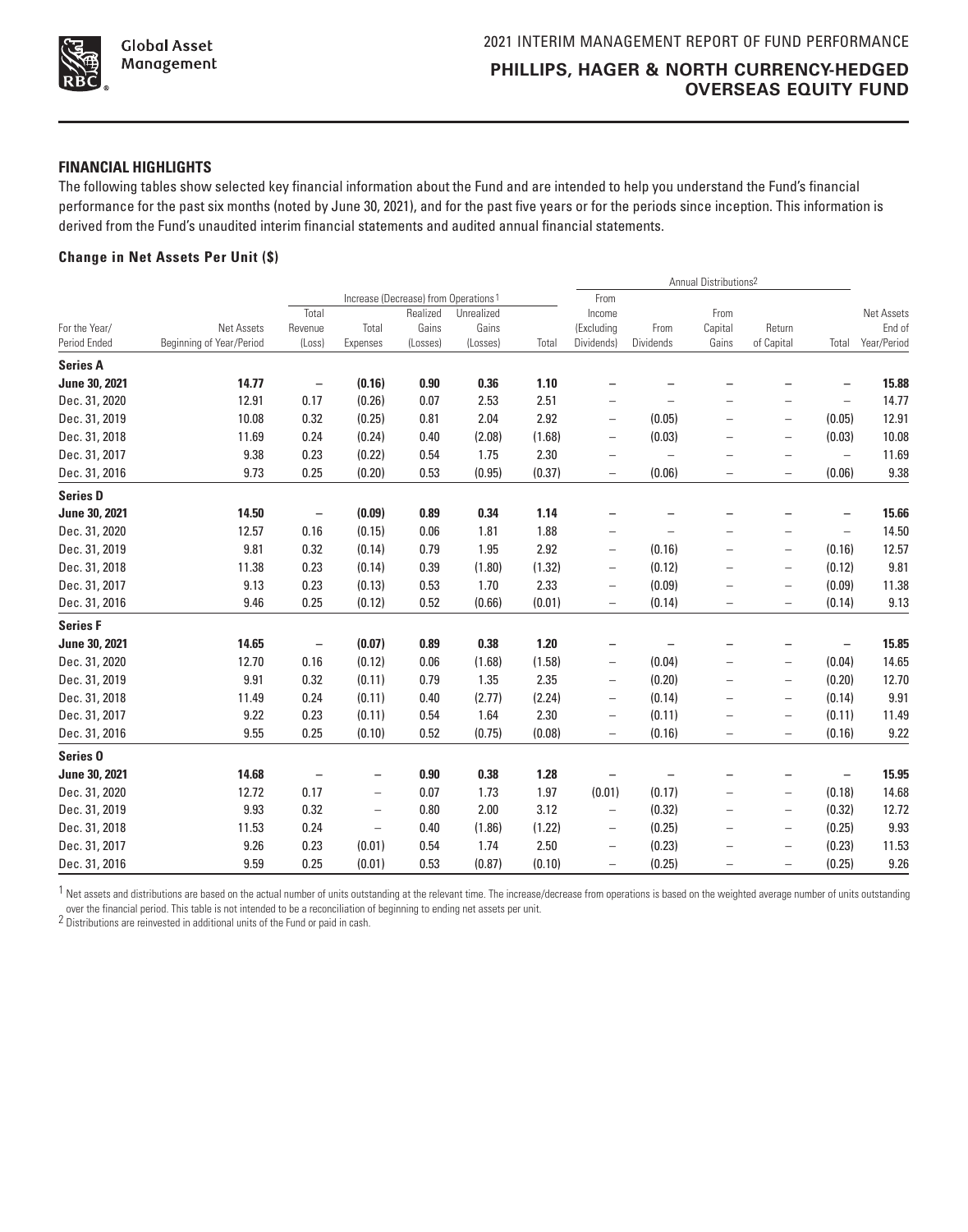

#### **FINANCIAL HIGHLIGHTS (cont.)**

#### **Ratios and Supplemental Data**

| As at               | Net Asset Value<br>Per Unit (\$) | Net Asset Value<br>(\$000s) | Number of Units<br>Outstanding (000s) | Management<br>Expense Ratio (%)1 | <b>MER Before</b><br>Absorption (%)1 | Portfolio<br>Turnover Rate (%)2 | Trading<br>Expense Ratio (%)3 |
|---------------------|----------------------------------|-----------------------------|---------------------------------------|----------------------------------|--------------------------------------|---------------------------------|-------------------------------|
|                     |                                  |                             |                                       |                                  |                                      |                                 |                               |
| <b>Series A</b>     |                                  |                             |                                       |                                  |                                      |                                 |                               |
| June 30, 2021       | 15.88                            | 2602                        | 164                                   | 2.14                             | 2.14                                 | 9.63                            | 0.05                          |
| Dec. 31, 2020       | 14.77                            | 2 4 9 1                     | 169                                   | 2.15                             | 2.15                                 | 3.16                            | 0.09                          |
| Dec. 31, 2019       | 12.91                            | 1 2 3 6                     | 96                                    | 2.15                             | 2.15                                 | 22.57                           | 0.04                          |
| Dec. 31, 2018       | 10.08                            | 1025                        | 102                                   | 2.13                             | 2.13                                 | 7.68                            | 0.10                          |
| Dec. 31, 2017       | 11.69                            | 818                         | 70                                    | 2.20                             | 2.20                                 | 7.99                            | 0.21                          |
| Dec. 31, 2016       | 9.38                             | 570                         | 61                                    | 2.28                             | 2.28                                 | 18.67                           | 0.18                          |
| <b>Series D</b>     |                                  |                             |                                       |                                  |                                      |                                 |                               |
| June 30, 2021       | 15.66                            | 13 184                      | 842                                   | 1.27                             | 1.27                                 | 9.63                            | 0.05                          |
| Dec. 31, 2020       | 14.50                            | 12 4 24                     | 857                                   | 1.27                             | 1.27                                 | 3.16                            | 0.09                          |
| Dec. 31, 2019       | 12.57                            | 11 010                      | 876                                   | 1.27                             | 1.27                                 | 22.57                           | 0.04                          |
| Dec. 31, 2018       | 9.81                             | 8974                        | 915                                   | 1.25                             | 1.25                                 | 7.68                            | 0.10                          |
| Dec. 31, 2017       | 11.38                            | 14618                       | 1 2 8 5                               | 1.30                             | 1.30                                 | 7.99                            | 0.21                          |
| Dec. 31, 2016       | 9.13                             | 13610                       | 1490                                  | 1.37                             | 1.37                                 | 18.67                           | 0.18                          |
| <b>Series F</b>     |                                  |                             |                                       |                                  |                                      |                                 |                               |
| June 30, 2021       | 15.85                            | 30 456                      | 1922                                  | 0.98                             | 0.98                                 | 9.63                            | 0.05                          |
| Dec. 31, 2020       | 14.65                            | 25 988                      | 1774                                  | 1.00                             | 1.00                                 | 3.16                            | 0.09                          |
| Dec. 31, 2019       | 12.70                            | 44 114                      | 3 4 7 5                               | 0.99                             | 0.99                                 | 22.57                           | 0.04                          |
| Dec. 31, 2018       | 9.91                             | 20 27 2                     | 2046                                  | 1.03                             | 1.03                                 | 7.68                            | 0.10                          |
| Dec. 31, 2017       | 11.49                            | 9589                        | 835                                   | 1.10                             | 1.10                                 | 7.99                            | 0.21                          |
| Dec. 31, 2016       | 9.22                             | 2956                        | 321                                   | 1.16                             | 1.16                                 | 18.67                           | 0.18                          |
| Series <sub>0</sub> |                                  |                             |                                       |                                  |                                      |                                 |                               |
| June 30, 2021       | 15.95                            | 162 662                     | 10 196                                | 0.04                             | 0.04                                 | 9.63                            | 0.05                          |
| Dec. 31, 2020       | 14.68                            | 152 275                     | 10 372                                | 0.04                             | 0.04                                 | 3.16                            | 0.09                          |
| Dec. 31, 2019       | 12.72                            | 151 056                     | 11872                                 | 0.04                             | 0.04                                 | 22.57                           | 0.04                          |
| Dec. 31, 2018       | 9.93                             | 121 589                     | 12 245                                | 0.04                             | 0.04                                 | 7.68                            | 0.10                          |
| Dec. 31, 2017       | 11.53                            | 165 173                     | 14 3 26                               | 0.19                             | 0.19                                 | 7.99                            | 0.21                          |
| Dec. 31, 2016       | 9.26                             | 146 277                     | 15799                                 | 0.24                             | 0.24                                 | 18.67                           | 0.18                          |

1 The management expense ratio ("MER") is based on the direct expenses charged to the Fund and the Fund's proportionate share of the expenses of underlying funds, if any, for the stated period, excluding commissions and other portfolio transaction costs, and is expressed as an annualized percentage of the daily average net asset value during the period. RBC GAM may, at its discretion and without notice to unitholders, waive or absorb certain operating expenses. MER includes the waiver or absorption by RBC GAM of certain operating expenses, while the MER before absorption shows the MER prior to operating expenses being waived or absorbed by RBC GAM.

2 The Fund's portfolio turnover rate gives an indication of the level of activity employed by the portfolio manager. A portfolio turnover rate of 100% is equivalent to the Fund buying and selling all of the securities in its portfolio once in the course of the year. The higher the Fund's portfolio turnover rate in a year, the greater the trading costs payable by the Fund in the year, and the greater the chance of an investor receiving taxable capital gains in the year. There is not necessarily a relationship between high turnover rate and the performance of the Fund. The portfolio turnover rate is not applicable to money market funds.

 $3$  The trading expense ratio represents total commissions and other portfolio transaction costs expressed as an annualized percentage of daily average net asset value during the period. The trading expense ratio is not applicable to fixed-income transactions.

Effective October 2, 2017, the administration fees for Series O units were reduced to 0.02% from 0.14%. If the changes to the administration fees would have been in effect throughout the financial year ended December 31, 2017, the adjusted MER for each series of the Fund would be: Series  $0 - 0.09\%$ .

Effective June 30, 2016, the management fees for Series A units were reduced to 1.75% from 1.85%; for Series D units were reduced to 1.00% from 1.10%; and for Series F units were reduced to 0.75% from 0.85%. If the changes to the management fees would have been in effect throughout the financial year ended December 31, 2016, the adjusted MER for each series of the Fund would be: Series A – 2.22%, Series  $D - 1.32\%$  and Series  $F - 1.11\%$ .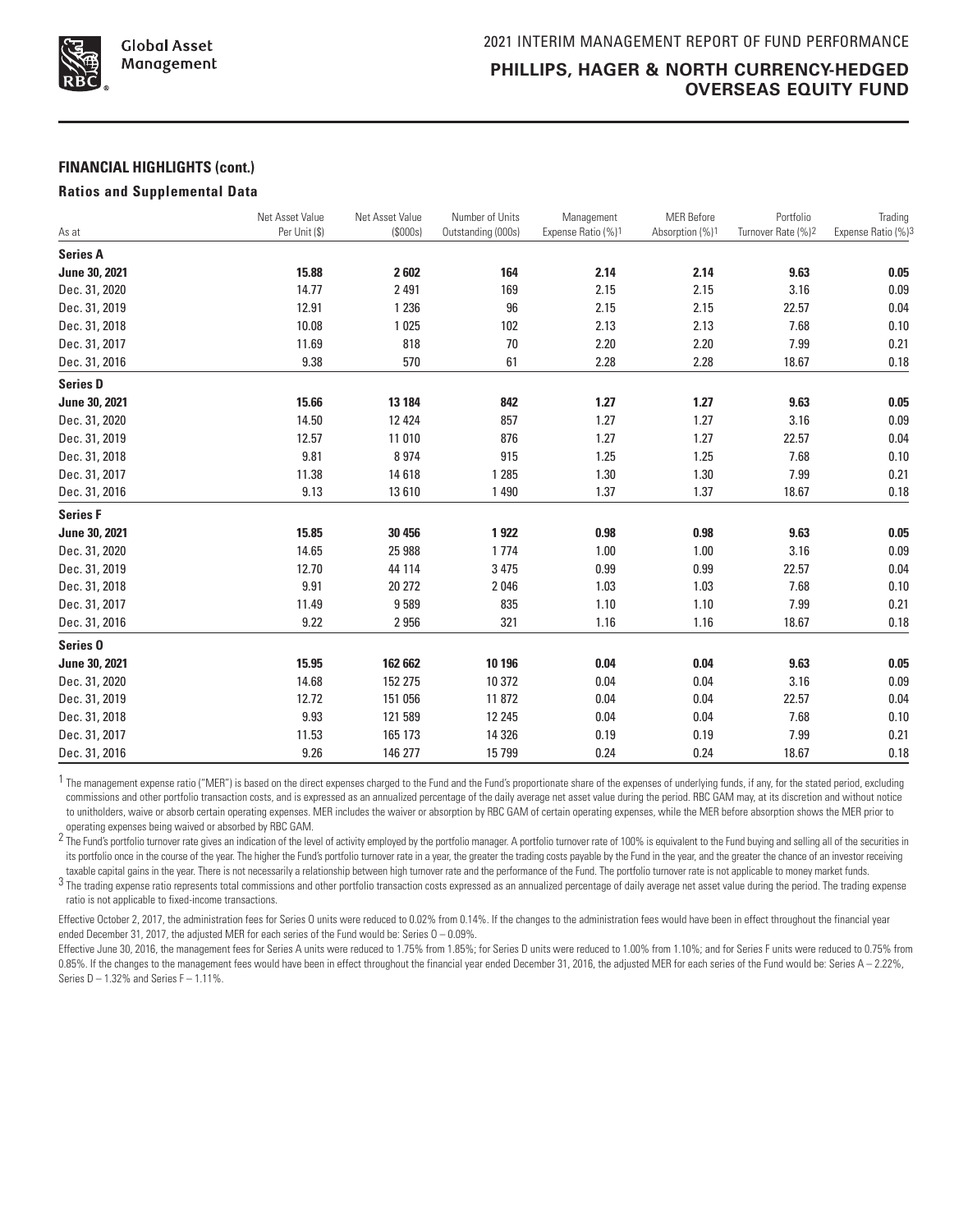

#### **FINANCIAL HIGHLIGHTS (cont.)**

#### **Management Fees and Administration Fees**

Management fees and administration fees of each series of the Fund are payable to RBC GAM and calculated at the following annual percentages, before GST/HST, of the daily net asset value of each series of the Fund. The management fee, breakdown of services received in consideration of the management fee, as a percentage of the management fee, and the administration fee for each series are as follows:

|          | Management | <b>Breakdown of Services</b> | Administration |       |
|----------|------------|------------------------------|----------------|-------|
|          | Fees       | <b>Distribution</b>          | Other*         | Fees  |
| Series A | 1.75%      | 57%                          | 43%            | 0.15% |
| Series D | 1.00%      | 25%                          | 75%            | 0.15% |
| Series F | 0.75%      |                              | 100%           | 0.15% |
| Series 0 | n/a        | n/a                          | n/a            | 0.02% |

Series O – no management fees are paid by the Fund with respect to Series O units. Series O unitholders pay a negotiated fee directly to RBC GAM for investment-counselling services.

\* Includes all costs related to management, investment advisory services, general administration and profit.

### **PAST PERFORMANCE**

The performance information shown assumes that all distributions made by the Fund in the periods shown were reinvested in additional units of the Fund and would be lower if distributions were not reinvested. The performance information does not take into account sales, redemption, distribution, optional charges or income taxes payable that would have reduced returns or performance. Past performance does not necessarily indicate how the Fund may perform in the future. A fund with more than 10 years of performance history is only permitted to disclose the past 10 years.

#### **Year-by-Year Returns (%)**

The bar chart indicates the Fund's performance for each of the years shown, and illustrates how the Fund's performance has changed from year to year. The bar chart shows, in percentage terms, how much an investment made on the first day of each financial year would have grown or decreased by the end of the financial year or interim period.





 $\frac{1}{2011}$  $\frac{1}{2012}$ 2013 2014  $\frac{2015}{ }$  $2016$  $\overline{2017}$ 2018 2019 2020 2021

Inception dates are not provided for series that have been in existence for more than 10 years. Advisor Series units were capped effective June 26, 2020, and re-designated as Series A units effective August 4, 2020.

For the 12-month periods ended December 31 and the six-month period ended June 30, 2021.